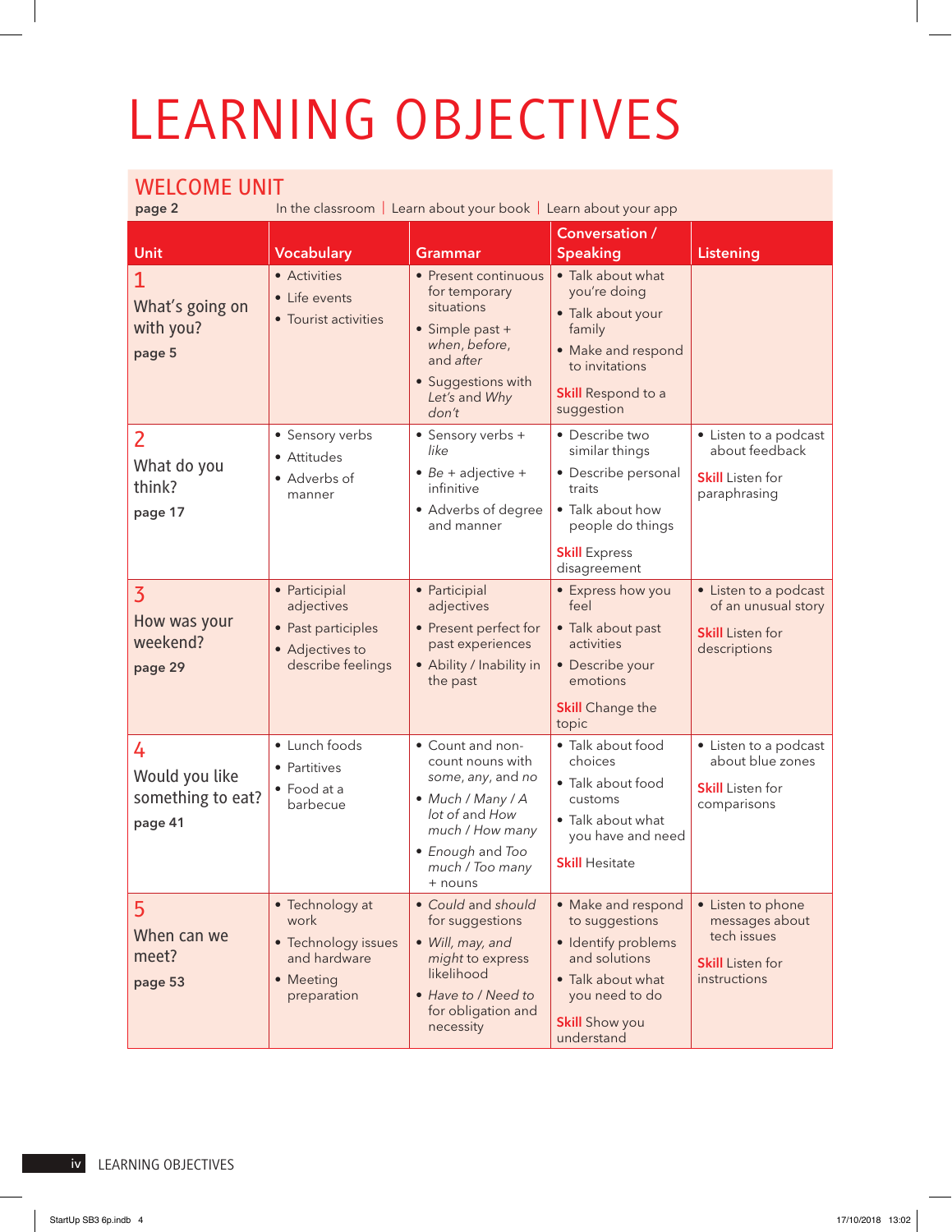| Pronunciation                                                   | Reading                                                                                       | <b>Writing</b>                                                                               | <b>Media Project</b>                                                                        | <b>Learning Strategy</b>                                         |
|-----------------------------------------------------------------|-----------------------------------------------------------------------------------------------|----------------------------------------------------------------------------------------------|---------------------------------------------------------------------------------------------|------------------------------------------------------------------|
| • Main stress<br>• Thought groups                               | • Read about work<br>friendships<br><b>Skill</b> Find the topic                               | • Write an email to<br>make plans<br><b>Skill</b> Use transition<br>words for time           | • Describe photos<br>of activities you've<br>been doing lately                              | <b>Grammar</b><br>• Learn grammar<br>in phrases and<br>sentences |
| • The letter s<br>• Syllables and<br>stress                     | • Read about life-<br>changing advice<br><b>Skill</b> Find the main<br>idea                   | • Write a<br>recommendation<br><b>Skill</b> Write complete<br>sentences in formal<br>writing | · Make a video<br>about a product<br>that you like                                          | <b>Vocabulary</b><br>• Describe what you<br>see                  |
| • The -ed ending in<br>adjectives<br>• Stressed words           | • Read about<br>extreme sports<br><b>Skill Notice text</b><br>structure: Interviews           | • Write a description<br>of a trip<br><b>Skill Use descriptive</b><br>adjectives             | • Describe photos of<br>your weekend                                                        | Pronunciation<br>• Flashcards for<br>pronunciation               |
| • Dropped syllables<br>• Phrases with of                        | • Read about the<br>science of dessert<br><b>Skill Identify</b><br>supporting details         | • Write about a<br>holiday meal<br><b>Skill</b> Add sentence<br>variety                      | · Make a video<br>about a dish you<br>want to cook and<br>what foods you<br>need to make it | <b>Grammar</b><br>• Use grammar on<br>flashcards                 |
| • Consonant groups<br>• Weak and blended<br>pronunciation of to | • Read about 3D<br>printing<br><b>Skill Identify text</b><br>structure: Problem /<br>Solution | • Write advice on<br>how to manage<br>your time<br><b>Skill Use qualifiers</b>               | • Make a video<br>about a<br>technology that<br>helps you                                   | <b>Vocabulary</b><br>• Label a picture                           |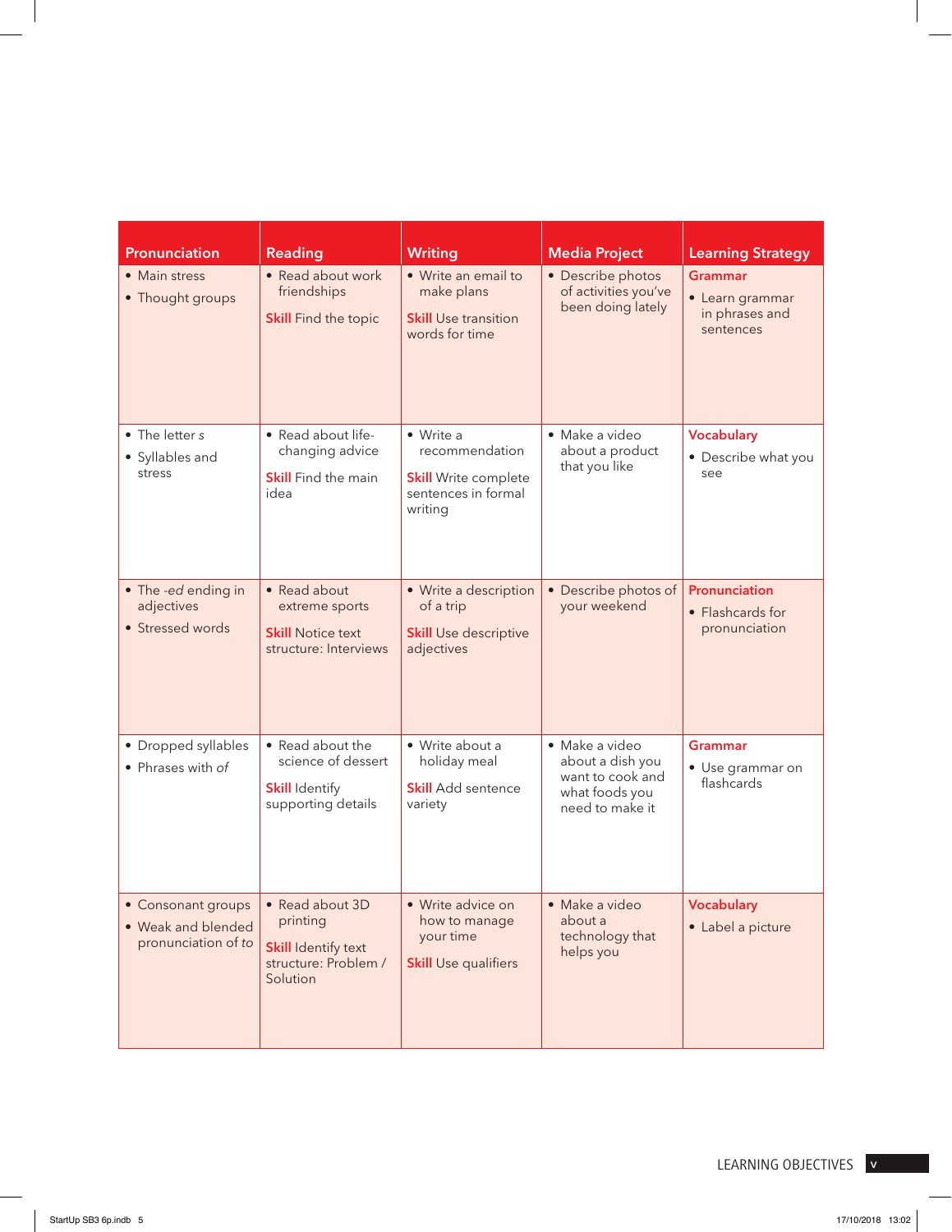| Unit                                              | <b>Vocabulary</b>                                                                                             | Grammar                                                                                                                                                    | Conversation /<br><b>Speaking</b>                                                                                                                                 | <b>Listening</b>                                                                                                 |
|---------------------------------------------------|---------------------------------------------------------------------------------------------------------------|------------------------------------------------------------------------------------------------------------------------------------------------------------|-------------------------------------------------------------------------------------------------------------------------------------------------------------------|------------------------------------------------------------------------------------------------------------------|
| 6<br>How's your<br>lunch?<br>page 65              | • Adjectives to<br>describe food<br>• Gift items<br>· Storytelling<br>expressions                             | • Too and enough +<br>adjectives<br>$\bullet$ Verbs + two<br>objects<br>• Past continuous;<br>past continuous<br>with when                                 | • Talk about food<br>preferences<br>• Talk about gifts<br>• Talk about past<br>events<br><b>Skill</b> Show surprise                                               | • Listen to a story<br>about fate<br><b>Skill</b> Listen for<br>intonation                                       |
| 7<br>Where are you<br>going?<br>page 77           | • Verbs / Adjectives<br>+ prepositions<br>• Words to describe<br>a place<br>• Geographical<br>features        | • Gerunds as objects<br>of prepositions<br>• Would like / love /<br>$h$ ate + infinitive<br>• Superlative<br>adjectives                                    | $\cdot$ Talk about an<br>upcoming trip<br>• Talk about what<br>you would like<br>to do<br>• Talk about<br>geographical<br>features<br>Skill End a<br>conversation | • Listen to a quiz<br>show about<br>geography<br><b>Skill</b> Listen for<br>specific information                 |
| 8<br>What are you<br>doing tonight?<br>page 89    | · Instruments and<br>musicians<br>• Evening events<br>• Healthy habits                                        | · Questions about<br>the subject and<br>object<br>· So / Because (of)<br>to show cause and<br>effect<br>• Time expressions                                 | · Talk about music<br>• Talk about evening<br>plans<br>• Describe habits<br>and routines<br><b>Skill</b> Turn down an<br>invitation politely                      | • Listen to a podcast<br>about technology<br><b>Skill</b> Listen for<br>examples and<br>supporting<br>statements |
| 9<br>Where do you<br>want to meet?<br>page 101    | • Living room<br>furniture and<br>decor<br>• Reasons for being<br>late<br>• Places in and<br>around the house | · Future with will, be<br>going to, present<br>continuous, and<br>simple present<br>• Indirect questions<br>• Adverbs and<br>adverbial phrases<br>of place | · Talk about plans<br>· Talk about reasons<br>for being late<br>• Talk about where<br>things are<br>Skill Ask if there is a<br>problem                            | • Listen to a story<br>about a cat<br><b>Skill Predicting</b>                                                    |
| 10<br>How long did you<br>work there?<br>page 113 | · Job interviews<br>· Work experience<br>· Soft skills                                                        | • Tag questions<br>• Present perfect<br>with for and since;<br>how long and ever<br>• Information<br>questions with the<br>present perfect                 | • Start a job<br>interview<br>• Talk about your<br>work experience<br>• Give more details<br>about your work<br>experience<br><b>Skill</b> Express an<br>opinion  |                                                                                                                  |

| <u>UNIVERSITY LIGHT MARTINE COMMUNISTION CONTINUES.</u> |  |
|---------------------------------------------------------|--|
|                                                         |  |
|                                                         |  |